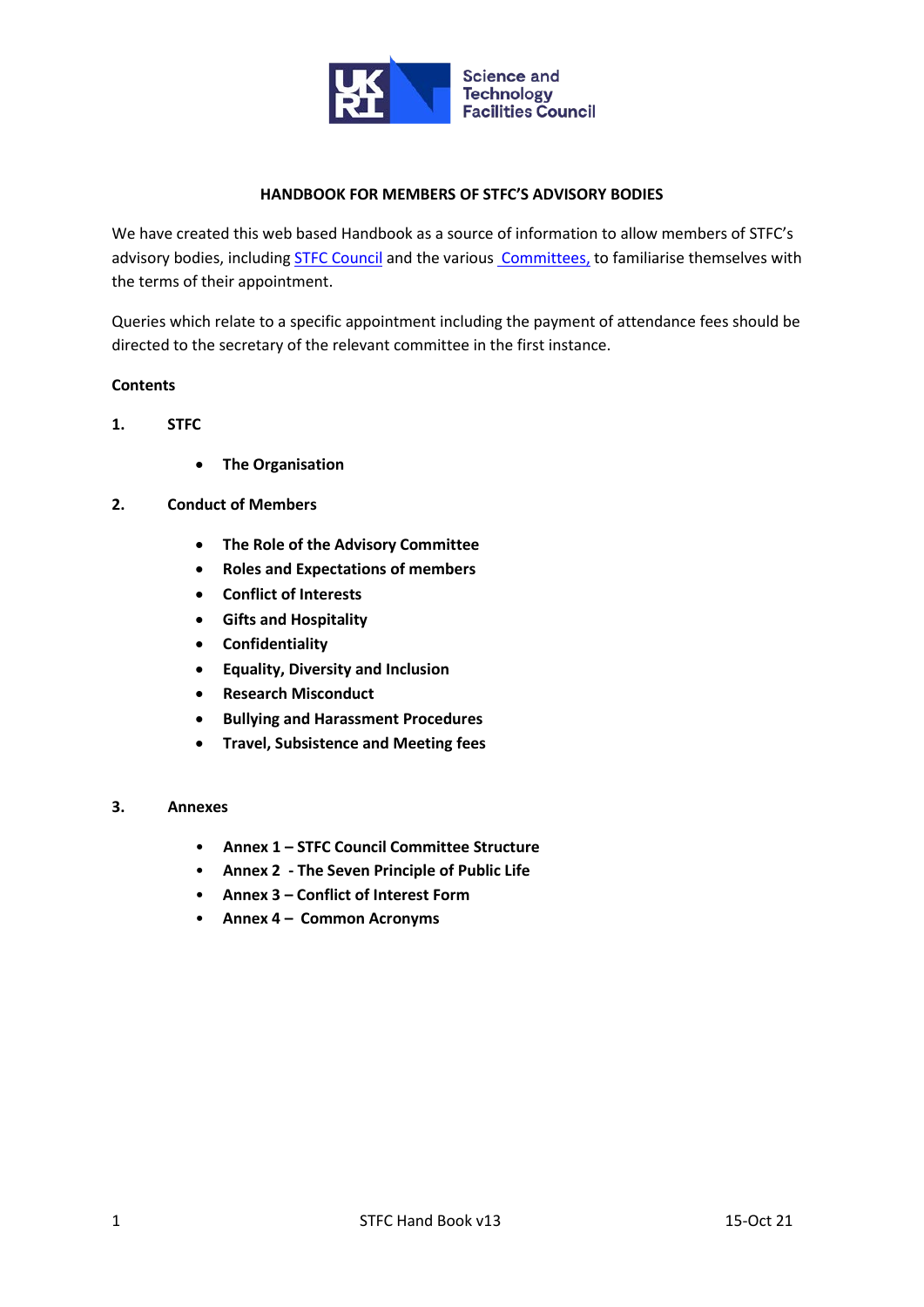

# 1. **The Organisation**

1.1 The Science and Technology Facilities Council [\(STFC\)](http://www.stfc.ukri.org/) is a world-leading multi-disciplinary science organisation, part o[f UK Research and Innovation](https://www.ukri.org/) (UKRI) a new organisation that brings together the UK's seven Research Councils (including STFC), Innovate UK and Research England to maximise the contribution of each partner and create the best environment for research and innovation to flourish. UK Research and Innovation operates under the direction of the Department for Business, Energy & Industrial Strategy [\(BEIS\)](https://www.gov.uk/government/organisations/department-for-business-energy-and-industrial-strategy), and the UK Reseach and Innovation [framework document](https://www.ukri.org/files/about/ukri-framework-document-2018-pdf/) sets out the governance arrangements between UKRI and BEIS.

The UKRI's main governance bodies are the [UK Research and Innovation Board](https://www.ukri.org/about-us/governance-and-structure/uk-research-and-innovation-board/) and the [Executive Committee](https://www.ukri.org/about-us/governance-and-structure/executive-committee/) which provides strategy advice to the Board and is the day-to-day coordinating body for UKRI executive activity.

Each of the nine partners have Council members who play a critical role in our strategy development and governance. Council members will work with their Executive Chair to deliver their council's aims and objectives and to support UKRI's overall mission .

1.2 STFC's Headquarters are in Swindon with research facilities at the [Rutherford Appleton](https://stfc.ukri.org/about-us/where-we-work/rutherford-appleton-laboratory/)  [Laboratory](https://stfc.ukri.org/about-us/where-we-work/rutherford-appleton-laboratory/) (RAL) and the [Daresbury Laboratory](https://stfc.ukri.org/about-us/where-we-work/daresbury-laboratory/) which is part of [Sci-Tech Daresbury.](https://stfc.ukri.org/innovation/campuses/sci-tech-daresbury/) The UK Astronomy Technology Centre (UK ATC) is the national centre for astronomical technology and is also part of STFC along with [Chilbolton Observatory](https://stfc.ukri.org/about-us/where-we-work/chilbolton-observatory/) and [Boulby Underground](https://stfc.ukri.org/about-us/where-we-work/boulby-underground-laboratory/)  [Laboratory](https://stfc.ukri.org/about-us/where-we-work/boulby-underground-laboratory/)

STFC has a mission to deliver economic, societal, scientific and international benefits to the UK and its people – and more broadly to the world.

We achieve this by working closely with industry, universities, scientific facilities and scientists themselves, bringing together talent and resources to maximise the impact of scientific research. STFC offers a unique combination of large facilities, technologies, knowledge and skills for the entire science base across the UK, supports – through grant funding – research in astronomy, particle and nuclear physics and space science and uses its resources to help address the global challenges of energy, the environment, healthcare and security.

1.3 Information about Institutes funded by STFC and the mechanisms for STFC investments including research grants, studentships, fellowships and Public engagement, can be found on the [website.](https://stfc.ukri.org/funding/)

STFC's mission statement can be found [here,](https://stfc.ukri.org/about-us/our-purpose-and-priorities/mission/) whilst further information on STFC's vison is available [here.](https://stfc.ukri.org/about-us/our-purpose-and-priorities/stfc-vision/)

1.4 In delivering its mission, STFC is advised and guided by a range of committees, with membership drawn from appropriate experts in universities, industry and the public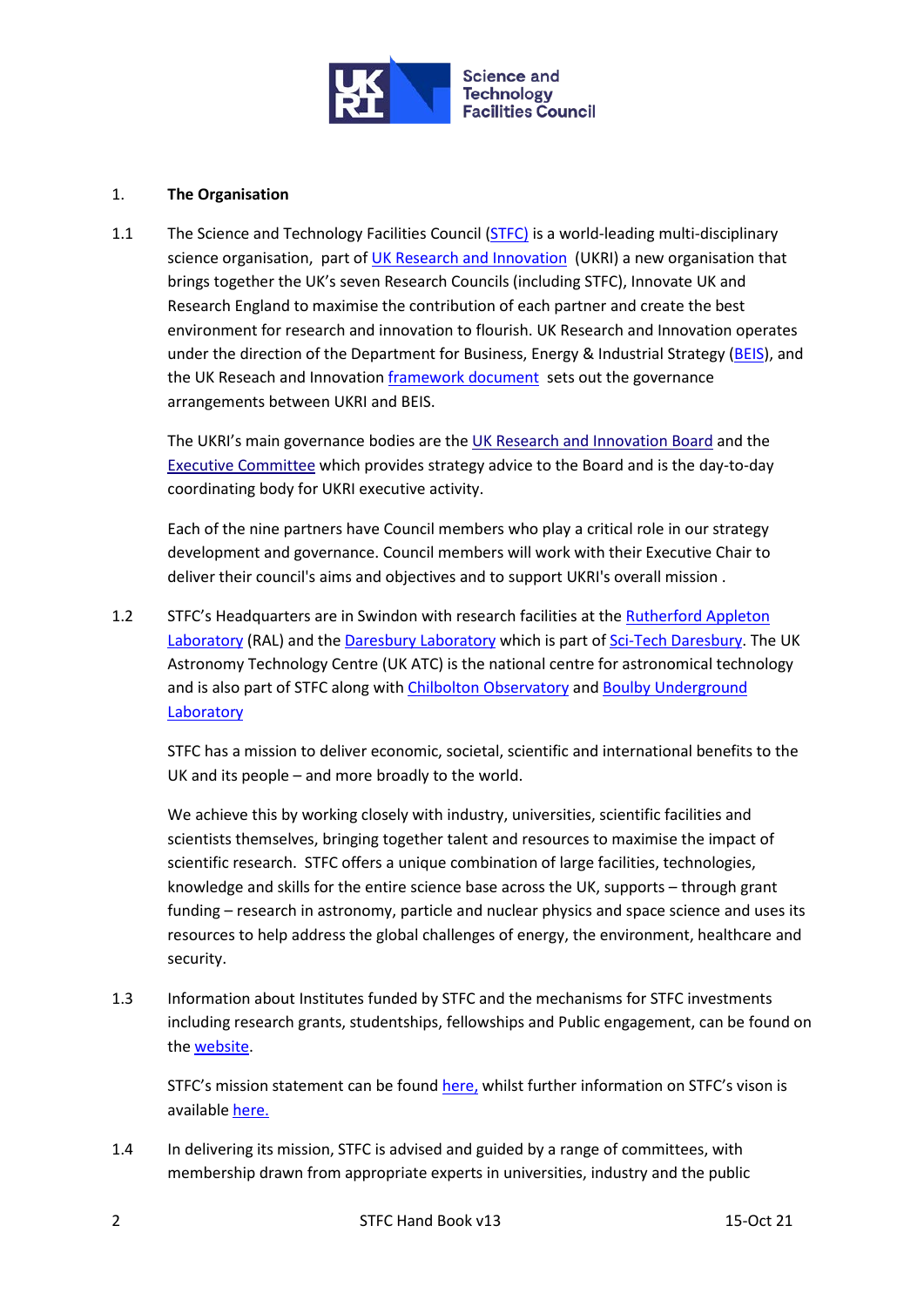

sector.The governance and advisory structure for STFC, including terms of reference, membership, meeting dates and how the various committees interact can be foun[d here](https://stfc.ukri.org/about-us/how-we-are-governed/) and the range of STFC's policies and procedures are available to view [here.](https://stfc.ukri.org/about-us/how-we-are-governed/policies-standards/)

The committees, and associated sub-committees, reporting to STFC Council are shown in [Annex 1.](#page-9-0) They cover the areas of: governance; science and technology strategy; education and public engagement; innovation; and equality, diversity and inclusion.

A detailed list of all of STFC's Committees can be found [here.](https://stfc.ukri.org/about-us/how-we-are-governed/advisory-boards-panels-committees/)

## **Conduct of members**

## **2. The role of advisory committees**

2.1 The role of the advisory committees is to provide strategic, operational, peer review and project oversight advice. This can range from advice on broad, long-term science priorities, through peer review of project proposals to the oversight of individual projects. Whilst committees are accountable for the advice given to STFC, accountability for decision making lies with the STFC.

Members are selected, usually following a call for applications and nominations, on the basis of their relevant skills and knowledge, and to ensure an appropriate spread of expertise and organisational, geographical or sector representation and gender.

It should be noted that some commuittees are set up for a specific time-bound activity and this membership is not drawn from the nominations exercise.

More details of the selection process can be found [here](https://stfc.ukri.org/about-us/how-we-are-governed/advisory-boards-panels-committees/advisory-committee-selection-process/) 

## **3 Roles and Expectations of Members**

- 3.1 Committee members should be aware of their wider responsibilities. Like others who serve the public, they should follow the Seven Principles of Public Life set out by the Committee on Standards in Public Life (the Nolan Committee). The Principles are included at [Annex2.](#page-11-0) Committee members have a duty to bring an independent judgment to bear on all issues considered by the Committees and to comply at all times with this Code of Conduct, with rules relating to the use of public funds and to act in good faith and in the best interests of the public body. Committee membership will be reviewed should these standards not be met.
- 3.2 All committee members are expected to understand their role, participate fully in the process and conduct themselves appropriately in meetings and when representing STFC. At all times members must;
	- observe the highest standards of propriety involving impartiality, integrity and objectivity;
	- be aware they are advising STFC and should consider their actions and the reflection they could have on STFC's reputation.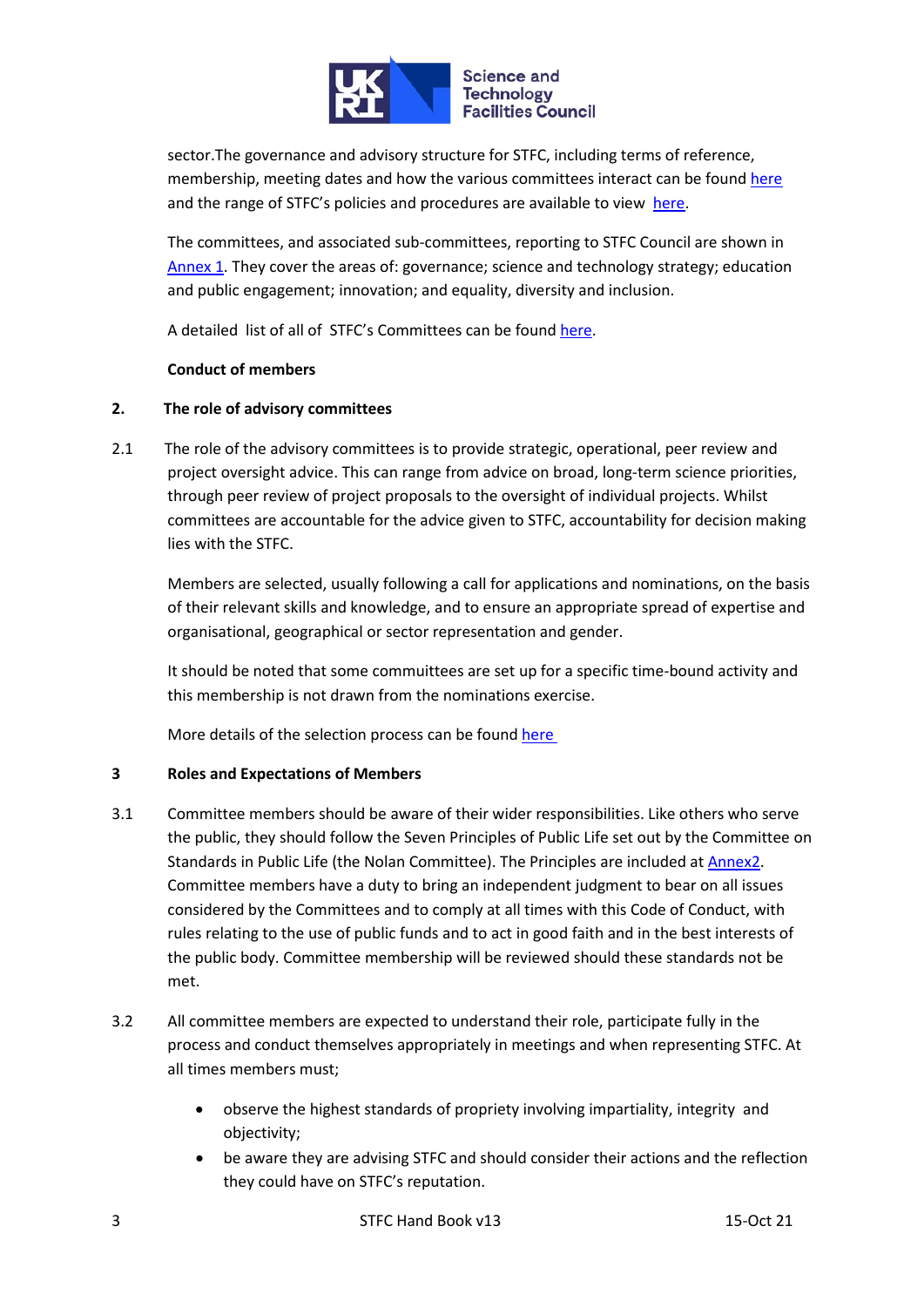

For its part, STFC will work with you in a professional manner and will provide:

- A collaborative working relationship;
- Training, guidance and advice when required;
- A straightforward process;
- Transparency of requests and decisions we make.

## **4. Conflict of Interests**

- 4..4 In agreeing to join a STFC committee, members are required to declare, before and during the course of their appointment, all personal, professional or business interests which may conflict with their responsibilities as a member. STFC policy and guidance on what constitutes a conflict of interests can be foun[d here.](https://stfc.ukri.org/funding/research-grants/peer-review-and-assessment/) A declaration form can be found at [Annex3 ,](#page-12-0) with all conflicts being recorded on a register of interests.
- 4.2 As a general rule, Committee members will not take part in, and normally will not be present for, discussions where they have a material interest in the matter under consideration. The test should be whether a member of the public, knowing the facts of the situation, might reasonably think that a particular interest could influence the judgment of other members present
- 4.3 Committee members, whether full or part-time, are expected not to occupy paid party political posts or hold particularly sensitive or high-profile unpaid roles in a political party

## **5. Gifts and Hospitality**

5.1 Members should not use their official position to accept, agree to accept or attempt to obtain any payment or benefit from a third party for doing or not doing anything, or showing favour or disfavour to anyone. In relation to their work for STFC, members must adhere to STFC's rules on accepting gifts and hospitality.

STFC aims to guard against the risks of impropriety and the perception or allegation of impropriety. Members should never accept benefits of any kind which might reasonably be thought to compromise either their own personal judgment and integrity or that of others. In this context, perception is as important as reality.

Particular care must be exercised in considering acceptance of gifts or hospitality in case they are intended as a bribe or may be perceived by others as a bribe.

## **6. Confidentiality**

6.1 The 'OFFICIAL-SENSITIVE' marking on papers means that although the contents may be discussed with colleagues as necessary, this should be done with discretion on the part of the recipient of the papers. Committee members should observe the requirement for confidentiality, and are asked to keep secure papers that come to them in their official capacity and, when their term of office has come to an end, to make sure that all papers are returned or destroyed.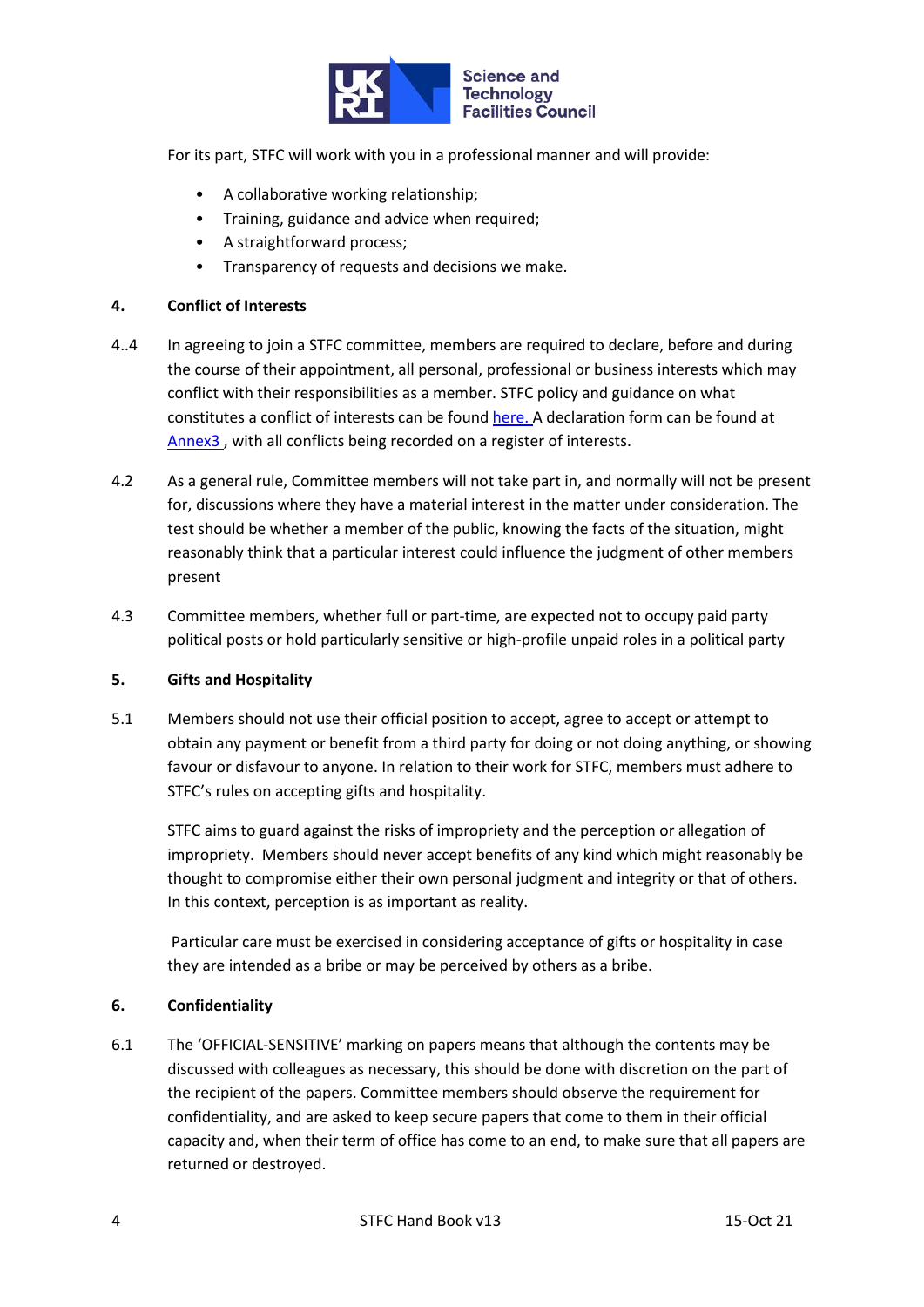

- 6.2 When, exceptionally, a higher classification is necessary, special circulation arrangements will normally be made. Members of the Committees must respect such classification.
- 6.3 Any information that is not already publically available but does not bear a protective marking should still be treated as confidential and handled as above.
- 6.4 Members who undertake [review of applications](https://stfc.ukri.org/funding/research-grants/peer-review-and-assessment/) and assessment of research grant proposals, on behalf of STFC must treat all details of such applications in strict confidence.
- 6.5 In reporting Committee business, all members will take special care to keep confidential the part played in discussion by individual members, to maintain the convention that any recommendation is the collective responsibility of the whole of the Committee and to safeguard the anonymity of any reviewers. Members should resist any requests for information or for explanation of how a particular recommendation was reached. All discussions should therefore be treated in confidence and any requests for information and/or feedback should be referred to the Chair and STFC.

## **7 Equality, Diversity and Inclusion**

- 7.1 Like all public bodies in the UK, STFC has legal obligations in employment and the provision of services to eliminate discrimination and promote equality. In addition STFC recognises that diverse ideas, experiences, backgrounds and perspectives are fundamental to successful science and innovation. Committee members should;
	- demonstrate a commitment to and raise awareness of STFC's diversity strategy and equality schemes, particularly in any selection or award processes;
	- promote good equality and diversity practice; and
	- should champion measures introduced by STFC to eliminate discrimination and promote equality.

STFC is committed to safeguarding objective decision making in the peer review process and ensuring that awareness of unconscious bias, and the conditions that contribute to this, are understood by peer review panel members (and staff). Clear assessment criteria are provided to all applicants, peer reviewers and panel members. It is our expectation that these criteria are central to the decisions being made and used to reach evidence based outcomes. Further information relating to our approach to safeguarding objective decision making is available as a presentation on th[e STFC website](https://stfc.ukri.org/files/safeguarding-objective-decision-making/)  $-$  this will be included in the introductions of all peer review meetings.

Information relating to our expectations of Peer Review panel Chairs and members can be found at the following links:

- [Chairs Induction](https://stfc.ukri.org/files/chairs-induction-document/)
- [Panel member role and expectations](https://stfc.ukri.org/files/panel-member-role-and-expectations/)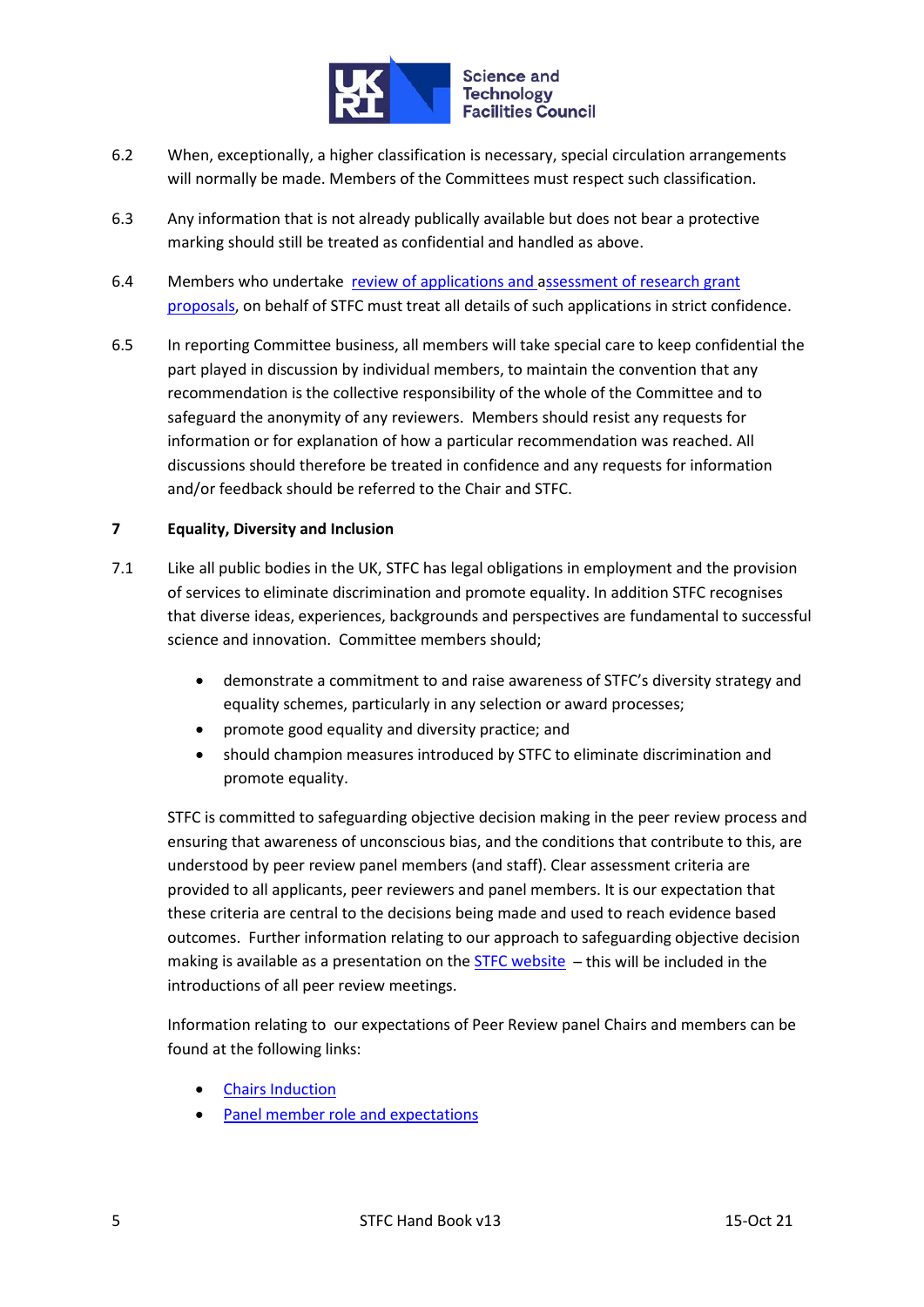

Further information can also be found in our [Equality and Diversity Action Plan and strategy.](https://stfc.ukri.org/files/equality-diversity-strategy/) The UK Research and Innovation diversity Action Plan is available on the [Diversity page](https://stfc.ukri.org/files/equality-diversity-strategy/) of the UKRI website.

# **Maternity / paternity / parental leave during panel membership.**

7.2 Please contact the relevant staff managing panels to discuss your requirements.

 STFC staff will make other arrangements to cover your position for the duration of your leave. However, you have options to continue your membership, or to take a time off and return after your leave. If required STFC can make arrangements to cover your role.

## **Remote panel meetings**

7.3 We will continue to support all panel members in their caring responsibilities, offering flexible arrangements and remote (via VC) meetings.

### **Equality Impact Assessments**

7.4 Equality Impact Assessment of STFC peer review and advisory bodies will be undertaken annually by the secretariat of each panel to ensure that potential impacts relating to EDI are thought through and best endeavours made to address these.

### **STFC support of members with disabilities**

7.5 To ensure that we are able to do our best to accommodate individual's needs, each time STFC communicate with panel members regarding an activity in which they are participating (e.g. meeting attendance), panel members will be asked to contact STFC office to let us know of any adjustments required to enable them to complete and/or participate in the activity (not just when booking rooms/food requirements).

 This information does not require STFC to know the exact disability but information about what is needed from STFC to support panel members in their contribution. For example, members with visual disabilities may find it difficult to access and view the electronic documents. STFC could provide a printed version of the document if they are unable to see it online; also to ensure that colours chosen don't trigger migraines; different colours may assist in this if personnel don't bring their own laptops. For those with hearing difficulties, we will ensure hearing aid loops are available at physical meetings and live transcripts for virtual meetings.

 This information will be handled by STFC admin staff who manage panels. As the needs may change between activities, all panel members will be asked what support they require each time they are engaged in an STFC activity. STFC will keep the information received in a secure way by designated admin staff and this will be deleted after each activity.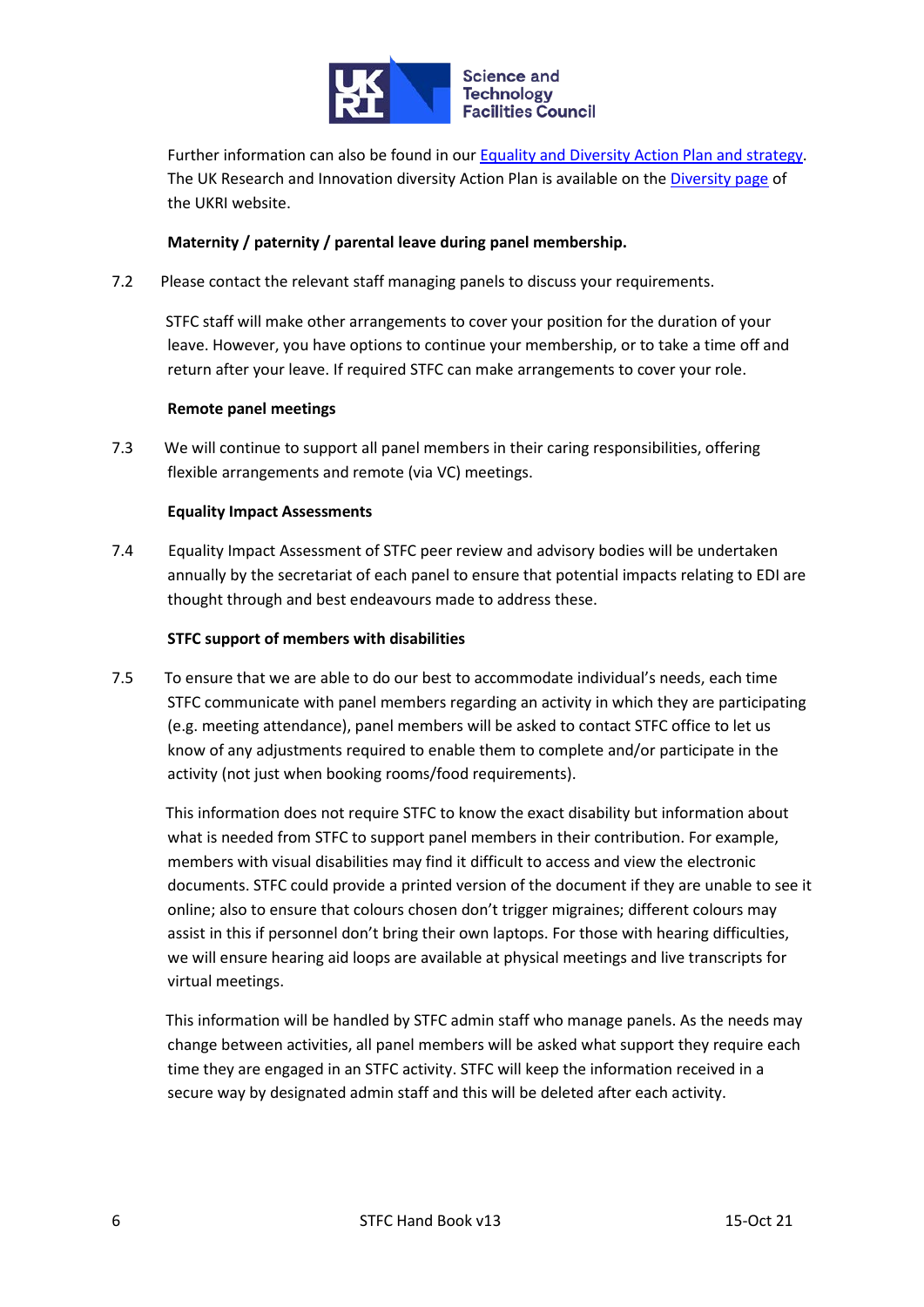

We also ensure that:

- Conditions that create bias are minimised and managed during the assessment process;
- panel members are aware of the conditions that can lead to bias and we will highlight these throughout the meeting to minimise the possibility of impacts on our decision making;
- sufficient number of breaks are built into the agenda;
- the chosen venue, where relevant, is easily accessible to main rail/air links;
- the room, where relevant, is light and airy.

## **8 Research Misconduct**

STFC takes all reported allegations of misconduct in research very seriously and it is the responsibility of committee members to report any instances of scientific misconduct suspected as a result of conducting the peer review process, for example plagiarism or misrepresentation, to STFC in the first instance.

All allegations will be handled in accordance with the research councils' policy and guidelines on governance of good research conduct.

## **9 Bullying and Harassment Procedures**

As a member of UK Research and Innovation, STFC is commited to high standards of integrity and professionalism in all areas. STFC operates a code of conduct for all of our staff and for Council members but recognises that we need to be responsive where these standards are not adhered to. Committee members should report any harassment or bullying complaint to STFC so that an effective resolution can be sought as speedily as possible in line with the UK Research and Innovation'[s harassment and bullying policy.](https://www.ukri.org/files/termsconditions/rcukukriterms/harassment-amp-bullying-pdf/)

# **10 Travel, Subsistence and Meeting fees**

10.1 Members of STFC committees are eligible for a daily meeting fee of £170 or £230 in the role of Chair. To enable the payment of fees and expenses for work carried out on behalf of STFC, members will be provided with a claim form that will need to be completed after each meeting in order for STFC to pay the attendance fee and to be reimbursed any associated T&S.

Any individual with an employment contract from STFC for more than 50% of their time is **not eligible** to receive a fee. This relates to formal employment contract(s) and, therefore, is based on employer responsibilities and not the proportion of their time funded by STFC.

For example;

• if a member had a 100% contract with a University and STFC reimbursed 80% of that cost through, for instance grant funding, STFC would pay fees.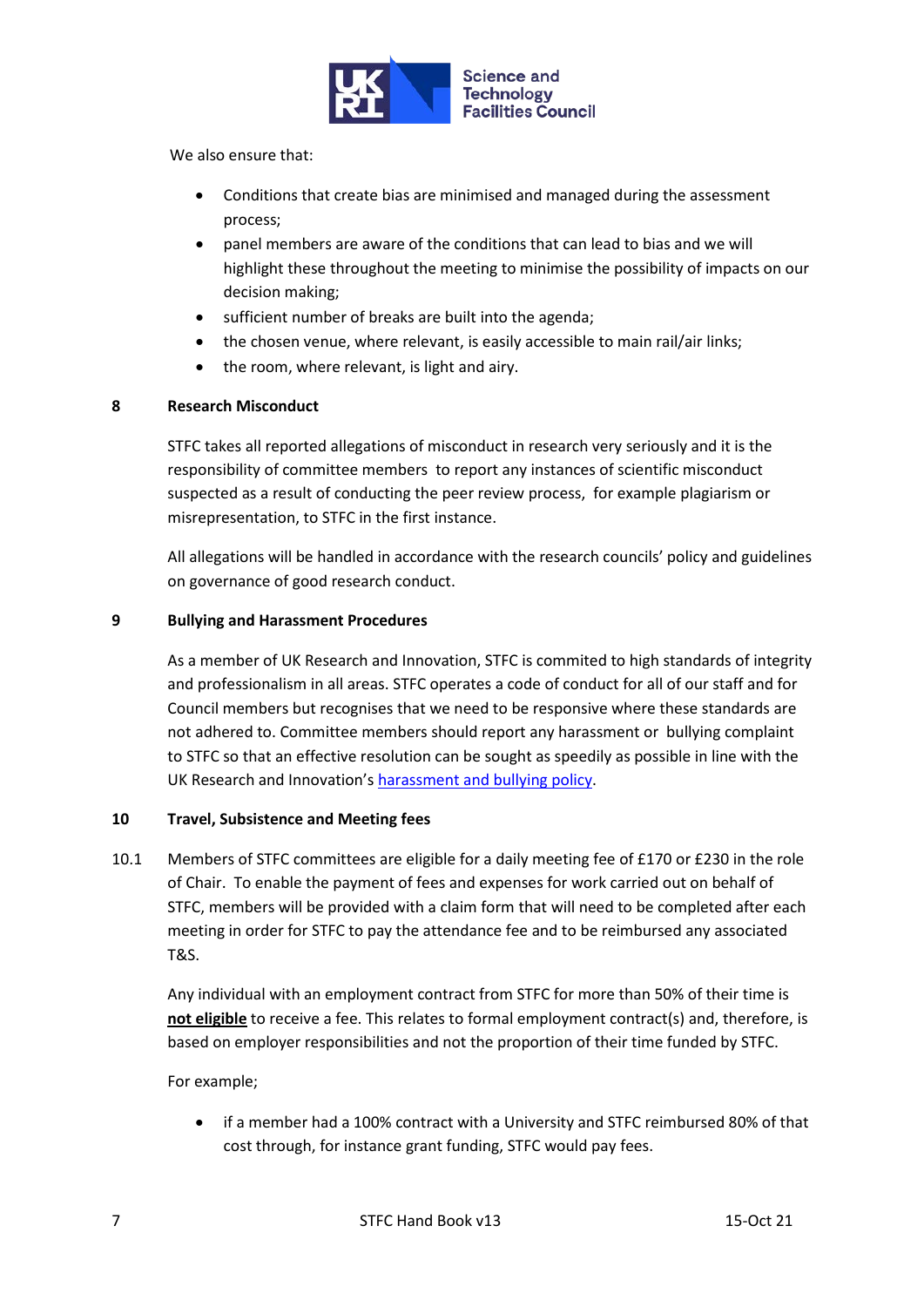

- If they had a 100% contract with STFC and a University reimbursed 80% of the cost, STFC would not pay fees.
- A half fee can be paid for any individual with an employment contract from STFC of 50%.

If an STFC employee is on a long term attachment (such as with CERN) they are not eligible to be paid fees.

10.2 Committee members will be reimbursed their actual reasonable expenses incurred in attending meetings or other STFC business; provided the rules set out in the travel policy are observed. Claims for reimbursement should be as detailed as possible and members should take proper account of the need for economy, and should arrange, wherever possible, to travel by the cheapest possible route and means. Standard and economy class travel should be the rule.

Committee Secretaries will always be prepared to advise members on individual circumstances before journeys are made. It should be understood that the allowances, whether on account of travelling or subsistence, are intended only to reimburse amounts actually expended.

10.3 All expense claims must be made within **60 days** of the meeting for which they were incurred. An electronic claim form will be provided by, and will need to be returned to, the meeting organiser, together with all relevant receipts.

Bank account details need to be provied with each claim submitted.

10.4 The current Travel and Subsistence Expenses policy for committee members can be found [here.](https://www.ukri.org/wp-content/uploads/2020/10/UKRI-081020-TravelAndSubsistencePolicy.pdf?_ga=2.209529426.1906252694.1631608146-740433852.1626085455)

It is recommende that if travelling overseas on behalf of STFC, members should consult the Foreign and Commonwealth Office travel advice at [https://www.gov.uk/foreign-travel](https://www.gov.uk/foreign-travel-advice)[advice](https://www.gov.uk/foreign-travel-advice) for the latest country-specific travel advice.

## **Additional Care Costs**

Committee members may be reimbursed by STFC for the unavoidable additional costs of child-minding and the care of dependent relatives and pets where such expenditure arises from the need to work outside normal working hours (e.g. because they need to travel/stay away on official business).

It is important to note that:

- agreement should be sought from the committee secretary prior to any arrangements being made;
- payments for these expenses are subject to tax and National Insurance and will, therefore, be grossed up and claimed as a taxable expense through UKSBS Payroll.

## **11 Data protection and GDPR**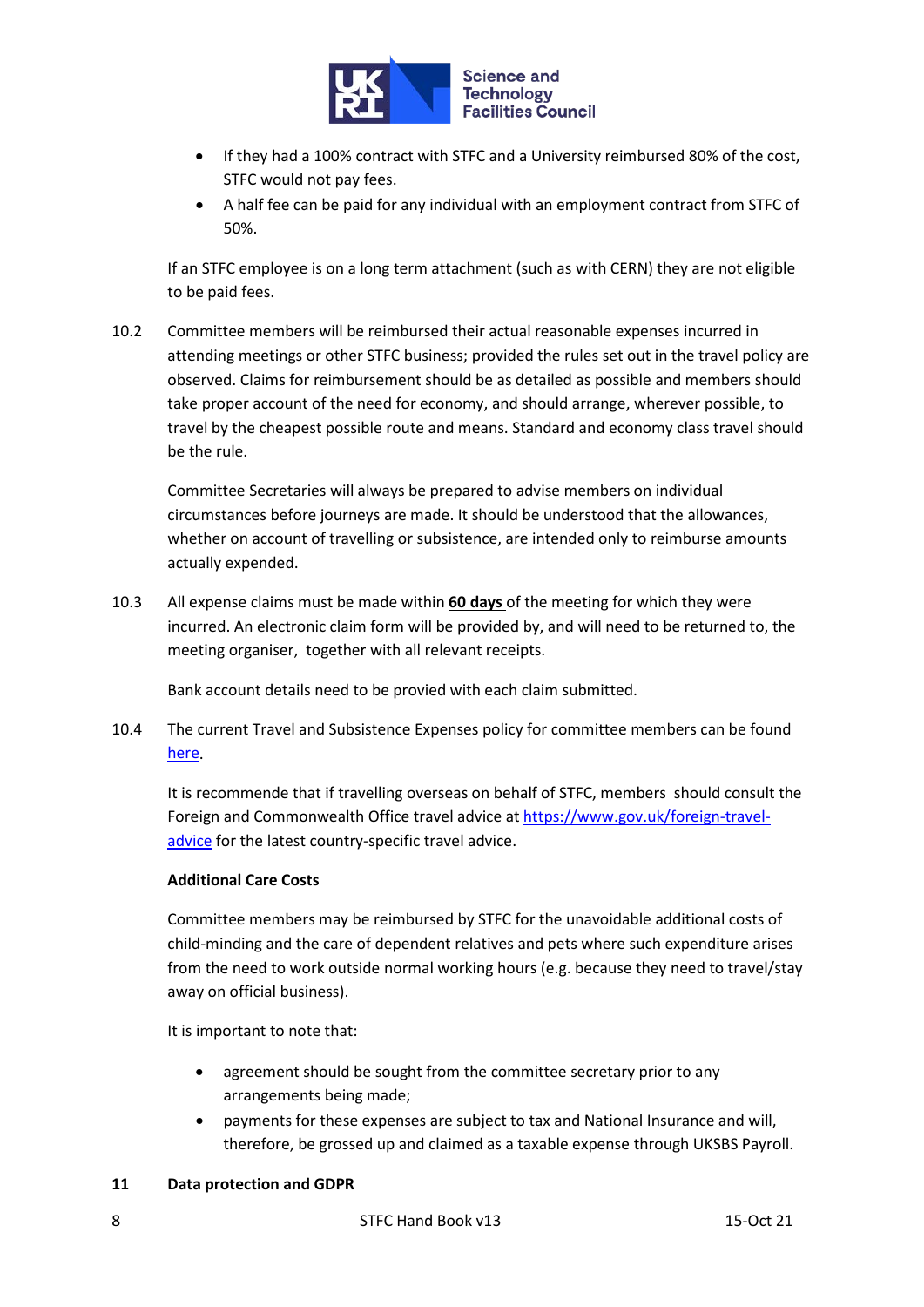

STFC and UK Research and Innovation understand the importance of protecting personal information and is committed to complying with the General Data Protection Regulation 2016/679 (GDPR) with regard to the collection, storage, processing and disclosure of personal information

A full notice of UKRI's position with regards to Freedom of Information and the (GDPR) (EU) (2016/679) can be found at[: https://www.ukri.org/privacy-notice.](https://www.ukri.org/privacy-notice)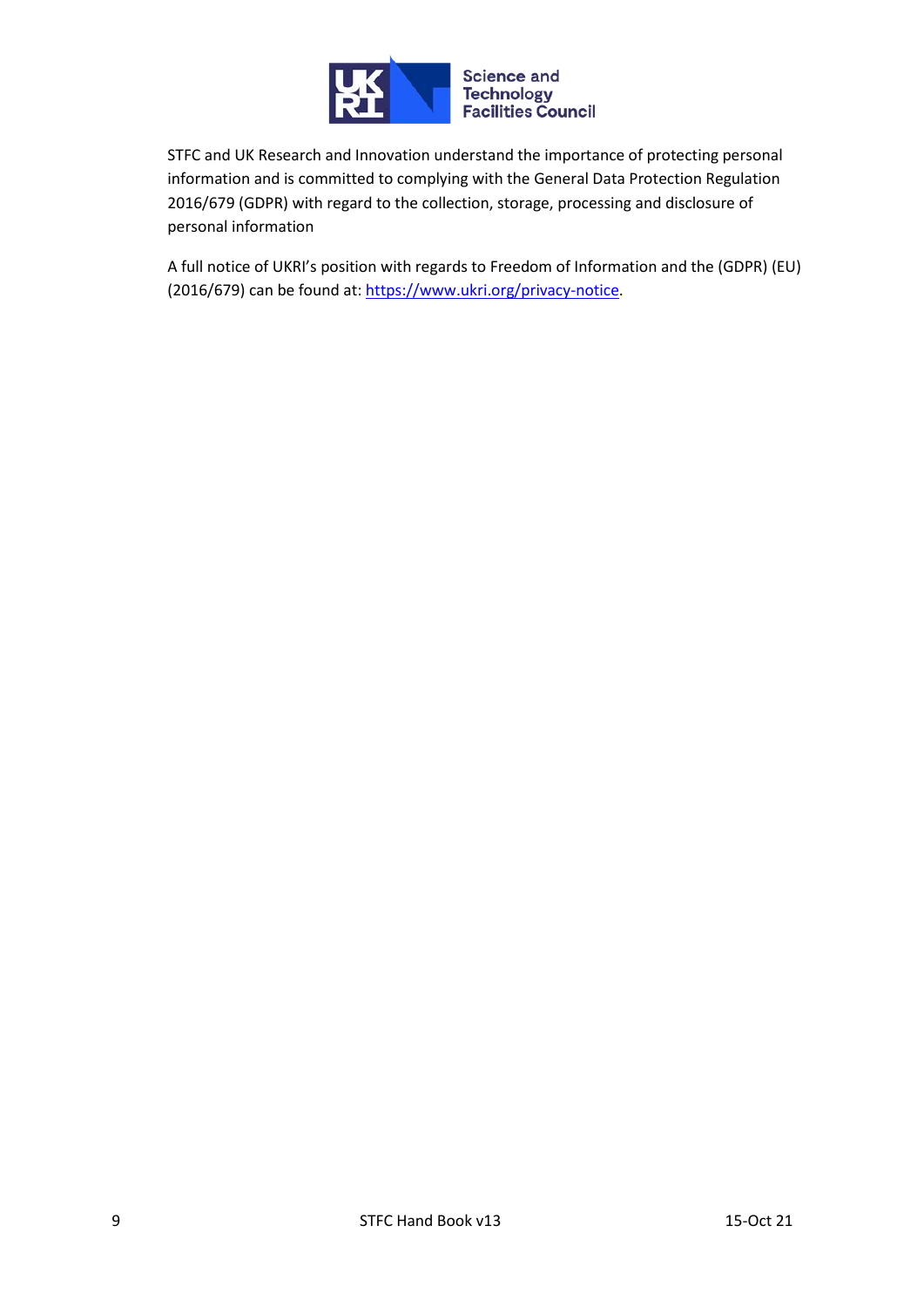<span id="page-9-0"></span>

**Annex 1**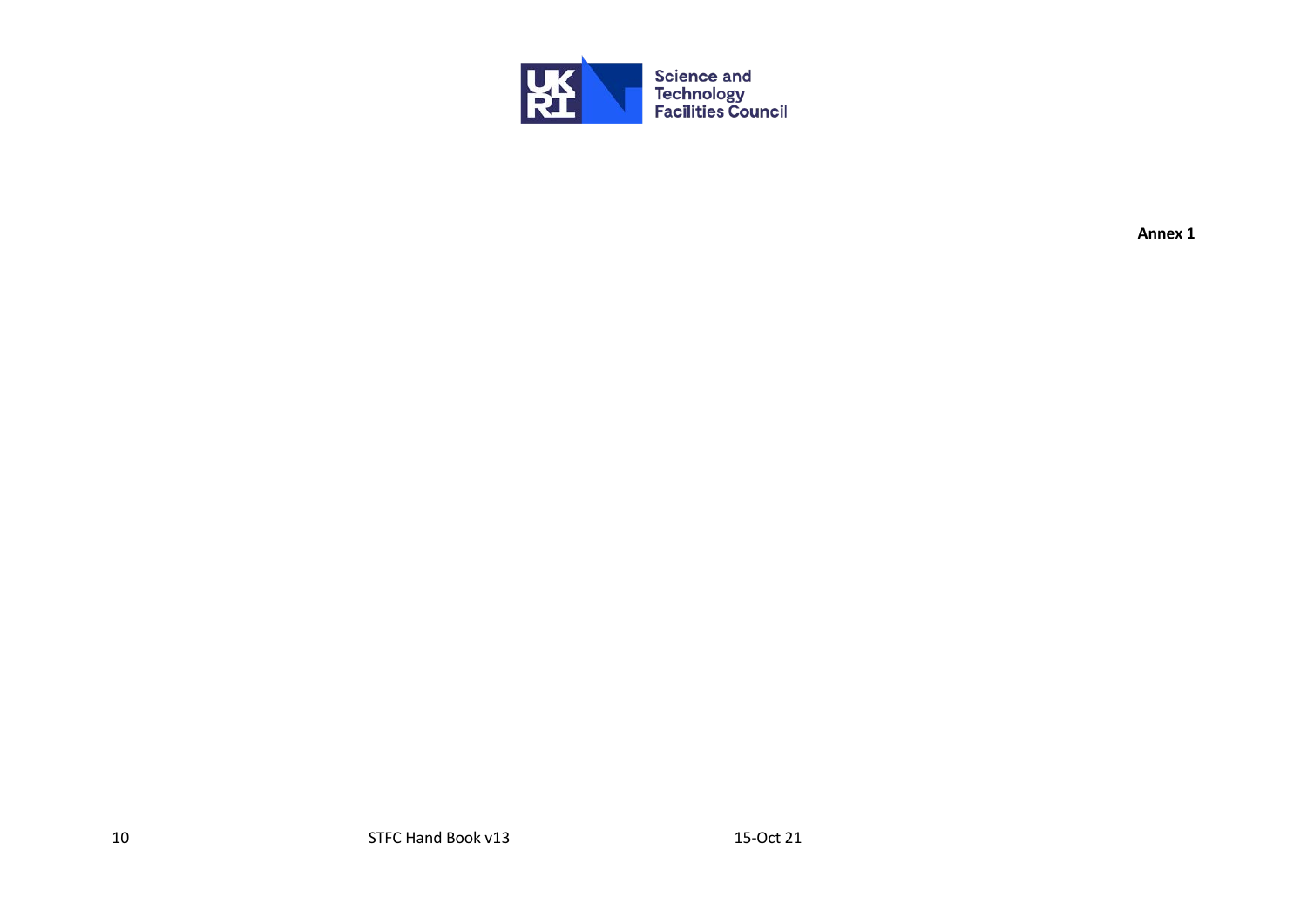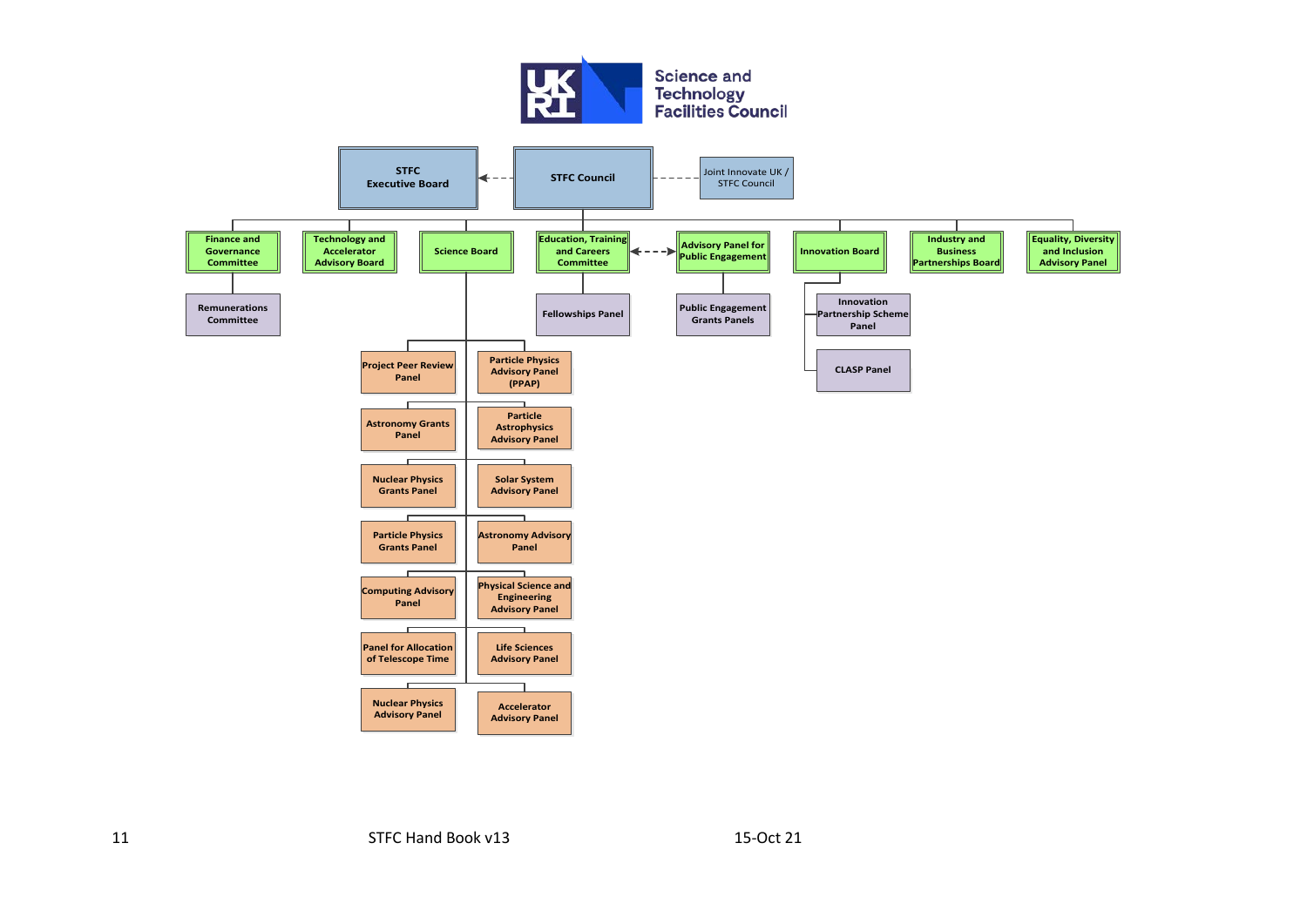

### <span id="page-11-0"></span>**The Seven Principles of Public Life**

#### **Selflessness**

Holders of public office should take decisions solely in terms of the public interest. They should not do so in order to gain financial or other material benefits for themselves, their family, or their friends

### **Integrity**

Holders of public office should not place themselves under any financial or other obligation to outside individuals or organisations that might influence them in the performance of their official duties.

## **Objectivity**

In carrying out public business, including making public appointments, awarding contracts, or recommending individuals for rewards and benefits, holders of public office should make choices on merit

#### **Accountability**

Holders of public office are accountable for their decisions and actions to the public and must submit themselves to whatever scrutiny is appropriate to their office.

#### **Openness**

Holders of public office should be as open as possible about all the decisions and actions that they take. They should give reasons for their decisions and restrict information only when the wider public interest clearly demands.

#### **Honesty**

Holders of public office have a duty to declare any private interests relating to their public duties and to take steps to resolve any conflicts arising in a way that protects the public interest.

#### **Leadership**

Holders of public office should promote and support these principles by leadership and example.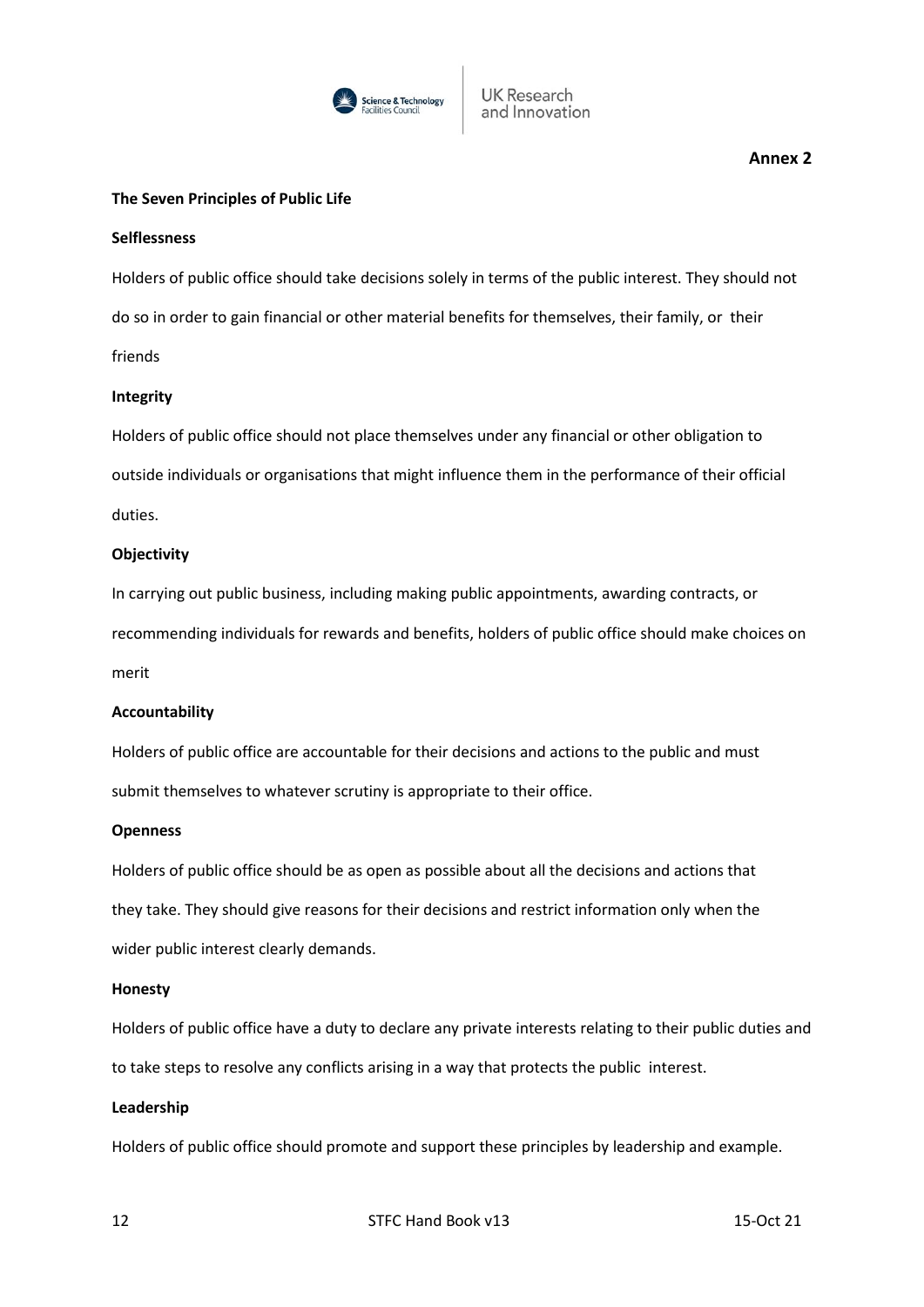

**UK Research** and Innovation

**Annex 3**

<span id="page-12-0"></span>

**UK Research** and Innovation

# **REGISTER OF PERSONAL AND BUSINESS INTERESTS THAT MAY CONFLICT WITH STFC INTERESTS**

## **PART A – DECLARATION**

| <b>DATE OF REGISTRATION:</b>                                                                                                                                                                           |  |
|--------------------------------------------------------------------------------------------------------------------------------------------------------------------------------------------------------|--|
| <b>NAME:</b>                                                                                                                                                                                           |  |
| AFFILIATION (please give brief details below of all personal and business interests, whether direct or indirect,<br>monetary or non-monetary that may conceivably conflict with the interests of STFC. |  |
| UNIVERSITY INTEREST/PROJECTS:                                                                                                                                                                          |  |
| <b>COMMERCIAL INTEREST:</b>                                                                                                                                                                            |  |
| <b>OTHER GOVERNMENT</b><br><b>DEPARTMENTS:</b>                                                                                                                                                         |  |
| <b>OTHER:</b>                                                                                                                                                                                          |  |

I have read the Code of Practice for Committee Members and agree to abide by the terms of the code.

I understand that I should update this information if any changes occur, and that this register will be open for public inspection.

I undertake to declare at meetings any potential conflict of interest that has not been identified.

## **SIGNATURE:**

**Date:**